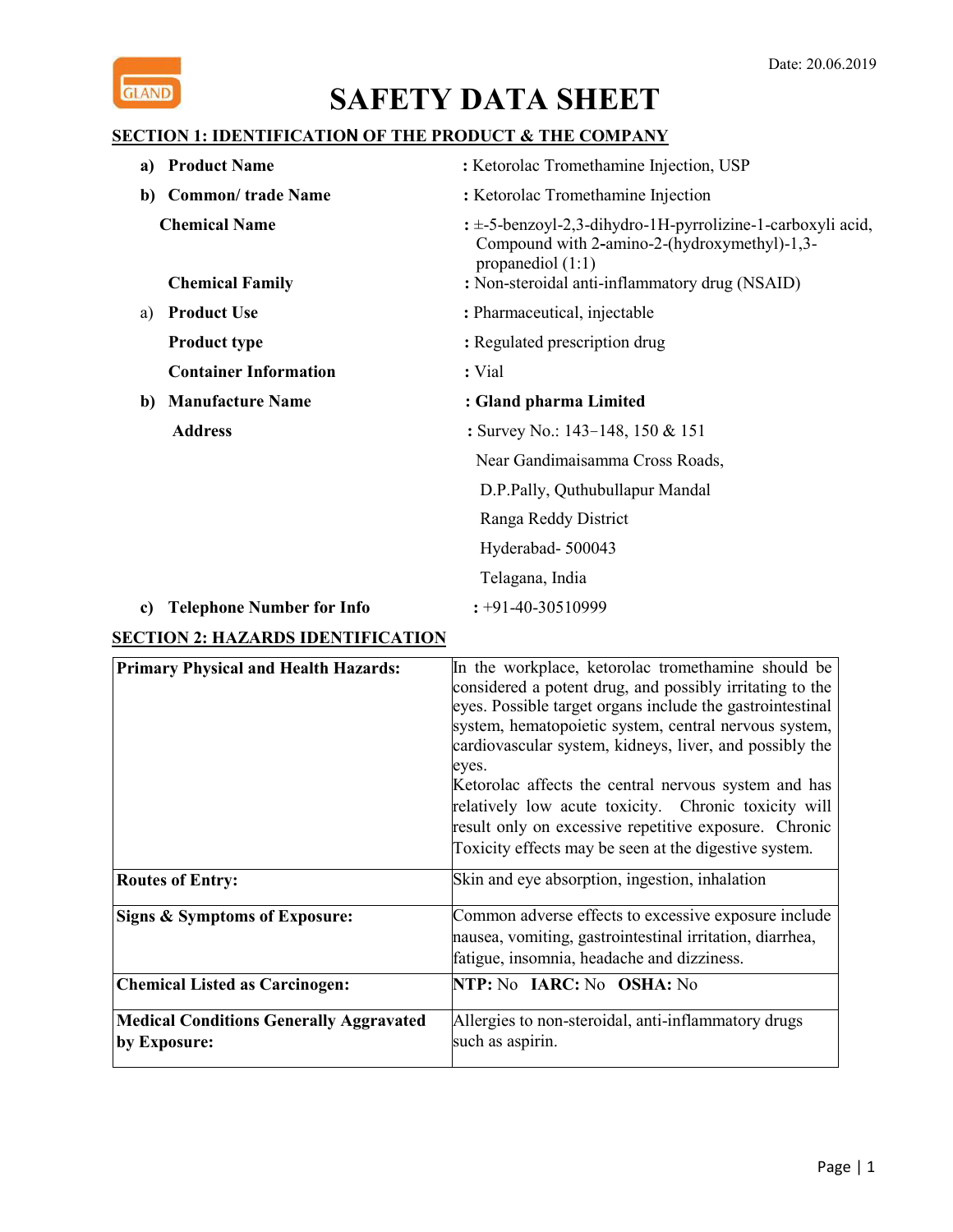

## **SECTION 3 – COMPOSITION AND INGRIDIENTS**

### **3.1. Drug Substances**

No data found

### **3.2. Drug mixture**

| <b>Name</b>            | <b>Product Identifier</b> | $\frac{6}{9}$ |
|------------------------|---------------------------|---------------|
| Ketorolac Tromethamine | 74103-07-4                | 1.5           |
| Ethanol                | $64-17-5$                 | 10.0          |
| Sodium Chloride        | 7647-14-5                 | 0.7           |
| Water for Injection    | 7732-18-5                 | 87.8          |

## **SECTION 4 - FIRST AID MEASURES**

### **4.1 Description of First Aid Measures:**

| <b>EYE EXPOSURE</b>       | : In case of contact with eyes rinse thoroughly with plenty of water and get     |
|---------------------------|----------------------------------------------------------------------------------|
|                           | medical advice                                                                   |
| <b>Skin Exposure</b>      | : Remove immediately contaminated clothes, wash affected skin with plenty of     |
|                           | water                                                                            |
| <b>Ingestion</b>          | : Do not induce vomiting. Never give anything by mouth to an unconscious person. |
|                           | Rinse mouth with water. Consult a physician or poison center                     |
| Injection                 | : Under normal use with supervise on of a physician.                             |
| <b>Inhalation</b>         | : In case of inhalation remove to fresh air and seek medical aid.                |
| <b>Notes to Physician</b> | : Treat symptoms and eliminate over exposure. See patient package insert in      |
|                           | shipping carton for complete information.                                        |
|                           |                                                                                  |

### **4.2. Most important symptoms and effect, both acute and delayed**

**Symptoms/Injuries after inhalation:** May cause skin irritation.

**Symptoms/Injuries after skin contact:** May cause skin irritation

## **SECTION 5: FIRE-FIGHTING MEASURES**

| <b>Flash Point:</b>               | $106^{\circ}$ F                                    |
|-----------------------------------|----------------------------------------------------|
| <b>Auto-ignition Temperature:</b> | Not established                                    |
| <b>Flammable Limits:</b>          | Lower $\%$ : 3.3%<br>Upper %: 19% based on Ethanol |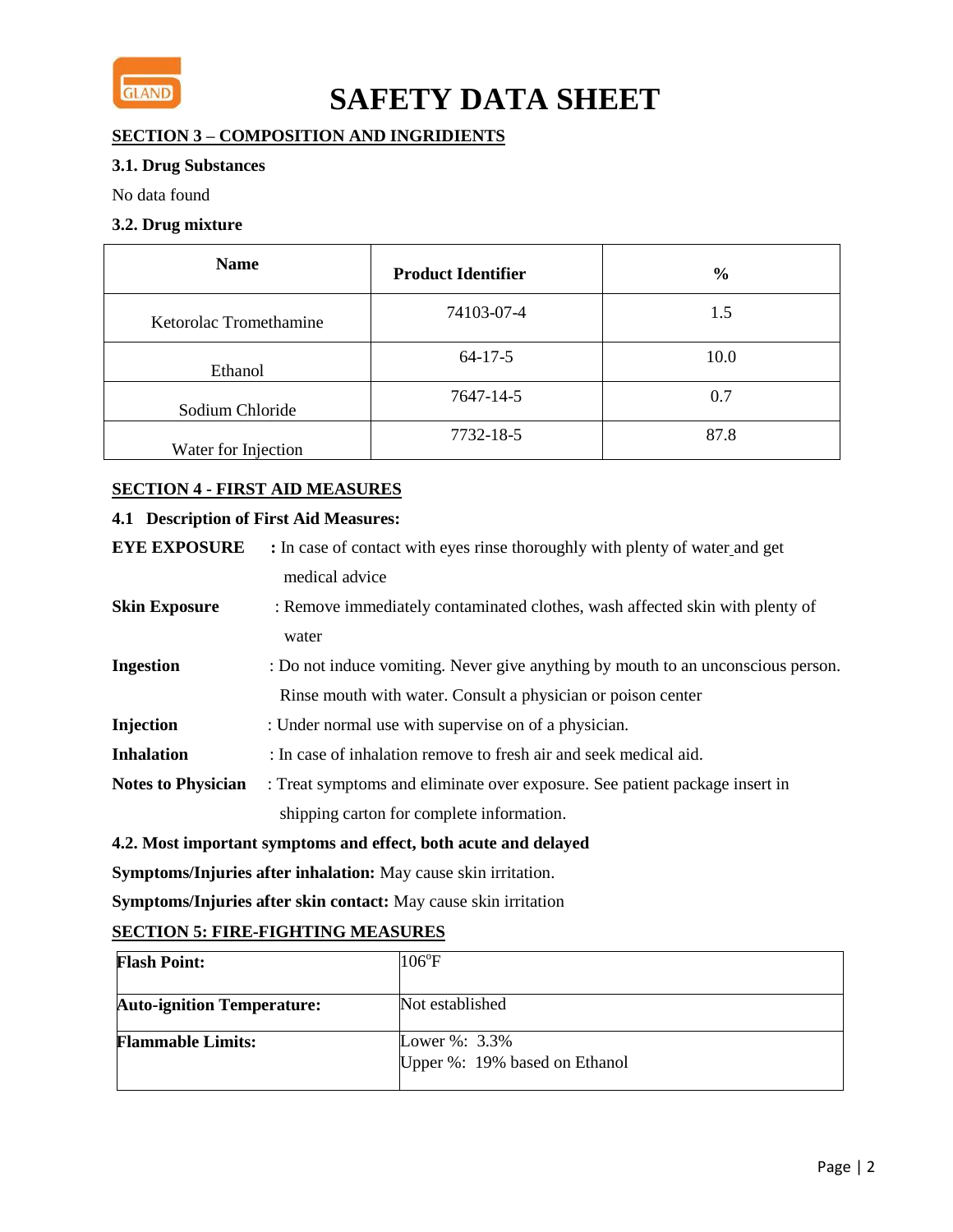

| <b>Extinguishing Media:</b>                   | Use a multi-purpose extinguisher, or water spray                                                                                                                                      |
|-----------------------------------------------|---------------------------------------------------------------------------------------------------------------------------------------------------------------------------------------|
| <b>Special Fire Fighting Procedures:</b>      | During all fire-fighting activities, wear appropriate protective<br>equipment, including self-contained breathing apparatus. As<br>with all fires, evacuate personnel to a safe area. |
| <b>Unusual Fire/Explosion Hazards:</b>        | None.                                                                                                                                                                                 |
| <b>SECTION 6: ACCIDENTAL RELEASE MEASURES</b> |                                                                                                                                                                                       |
| Spill:                                        | Absorb Ketorolac with absorbent materials and dispose<br>according to local, state, and federal guidelines.                                                                           |
| <b>Release to Air:</b>                        | If aerosolized, reduce exposures by ventilating the area; clean<br>up spill immediately to prevent evaporation.                                                                       |
| <b>Release to Water:</b>                      | Refer to local water authority. Drain disposal is not<br>recommended; refer to local, state, and federal disposal<br>guidelines.                                                      |

## **SECTION 7: HANDLING AND STORAGE**

**General Handling:** Avoid breathing vapor or mist. Avoid contact with eyes, skin and clothing. Use appropriate personal protective equipment(PPE) while handling (see section 8). Wash hands and any exposed skin after removal of PPE. Releases to the environment should be avoided. A dust/mist respirator (N95) with organic vapor cartridges may be necessary if excess volatiles are generated.

**Waste Disposal Method:**  Dispose of according to local, state, and federal guidelines. Incineration is recommended.

### **SECTION 8: EXPOSURE CONTROLS/PERSONAL PROTECTION**

| <b>Respiratory</b><br><b>Protection:</b>     | Under normal use, respirators are not required. If aerosols are generated, a<br>disposable dust/mist respirator (N95) with organic vapor cartridges may be<br>used. Personnel wearing respirators should be fit tested and approved for<br>respirator use under the OSHA Respiratory Protection Standard 29 CFR<br>1910.134. |
|----------------------------------------------|------------------------------------------------------------------------------------------------------------------------------------------------------------------------------------------------------------------------------------------------------------------------------------------------------------------------------|
| <b>Eye Protection:</b>                       | Wear safety glasses or goggles if eye contact is possible.                                                                                                                                                                                                                                                                   |
| <b>Ventilation:</b>                          | General room ventilation is adequate unless the process generates dust, mist or<br>fumes.                                                                                                                                                                                                                                    |
| <b>Skin Protection:</b>                      | Impervious protective clothing is recommended if skin contact with drug<br>product is possible and for bulk processing operations; use latex or nitrile<br>gloves.                                                                                                                                                           |
| <b>Other Protective</b><br><b>Equipment:</b> | Refer to applicable national standards and regulations in the selection and use<br>of personal protective equipment (PPE).                                                                                                                                                                                                   |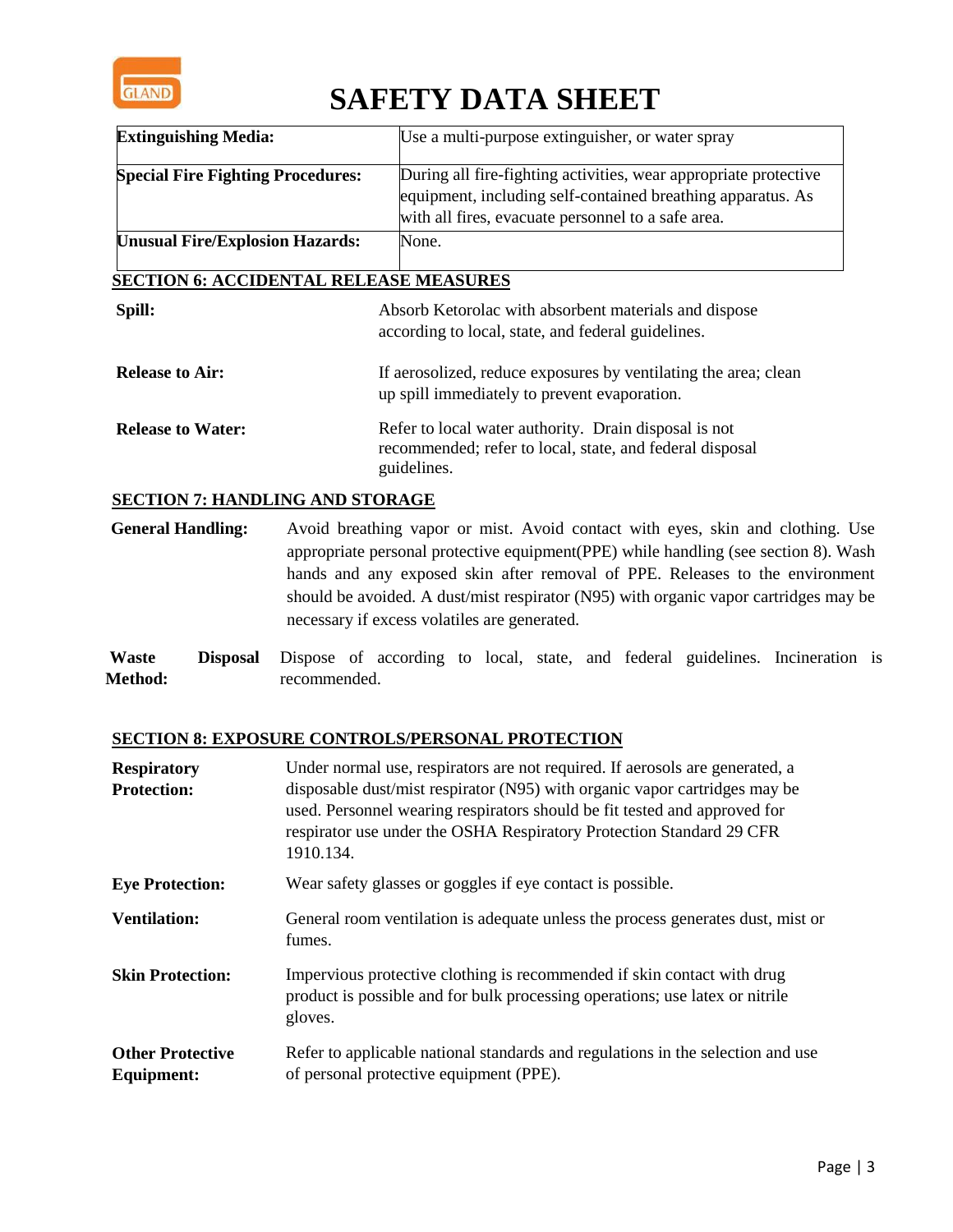

**Additional Exposure Precautions:**  Not applicable **Exposure Limits**

| Compound               | <b>Issuer</b>               | <b>Type</b>              | ЭEI                    |
|------------------------|-----------------------------|--------------------------|------------------------|
| Ketorolac Tromethamine | <b>OSHA</b><br><b>ACGIH</b> | <b>PEL</b><br><b>TLV</b> | <b>NE</b><br><b>NE</b> |
|                        |                             | <b>STEL</b>              | <b>NE</b>              |
| Ethanol                | <b>OSHA</b>                 | <b>PEL</b>               | $1000$ ppm             |
|                        | <b>ACGIH</b>                | <b>TLV</b>               | 1000ppm                |
|                        |                             | <b>STEL</b>              | <b>NE</b>              |
| Sodium Chloride        | <b>OSHA</b>                 | <b>PEL</b>               | <b>NE</b>              |
|                        | <b>ACGIH</b>                | <b>TLV</b>               | <b>NE</b>              |
|                        |                             | <b>STEL</b>              | <b>NE</b>              |

## **Exposure controls:**

| <b>Personal Protective Equipment</b> | : Protective goggles. Gloves. Protective clothing. |  |
|--------------------------------------|----------------------------------------------------|--|
|                                      |                                                    |  |

| : Chemically resistant materials and fabrics.                               |
|-----------------------------------------------------------------------------|
| : Wear chemically resistant protective gloves.                              |
| : Chemical safety goggles.                                                  |
| : Wear suitable protective clothing.                                        |
| : In case of insufficient ventilation, wear suitable respiratory equipment. |
| : Do not allow the product to be released into the environment.             |
| : Do not eat, drink or smoke during use.                                    |
|                                                                             |

Handle in accordance with good industrial hygiene and safety practice. Wash hands before breaks and at the end of workday.

## **SECTION 9: PHYSICAL AND CHEMICAL PROPERTIES**

| <b>Property</b> | <b>Ketorolac Tromethamine injection</b> |
|-----------------|-----------------------------------------|
| Physical state  | Liquid                                  |
| Appearance:     | Colorless to slightly yellow liquid     |
| odor            | No odor                                 |
| pH:             | 6.9 to 7.9                              |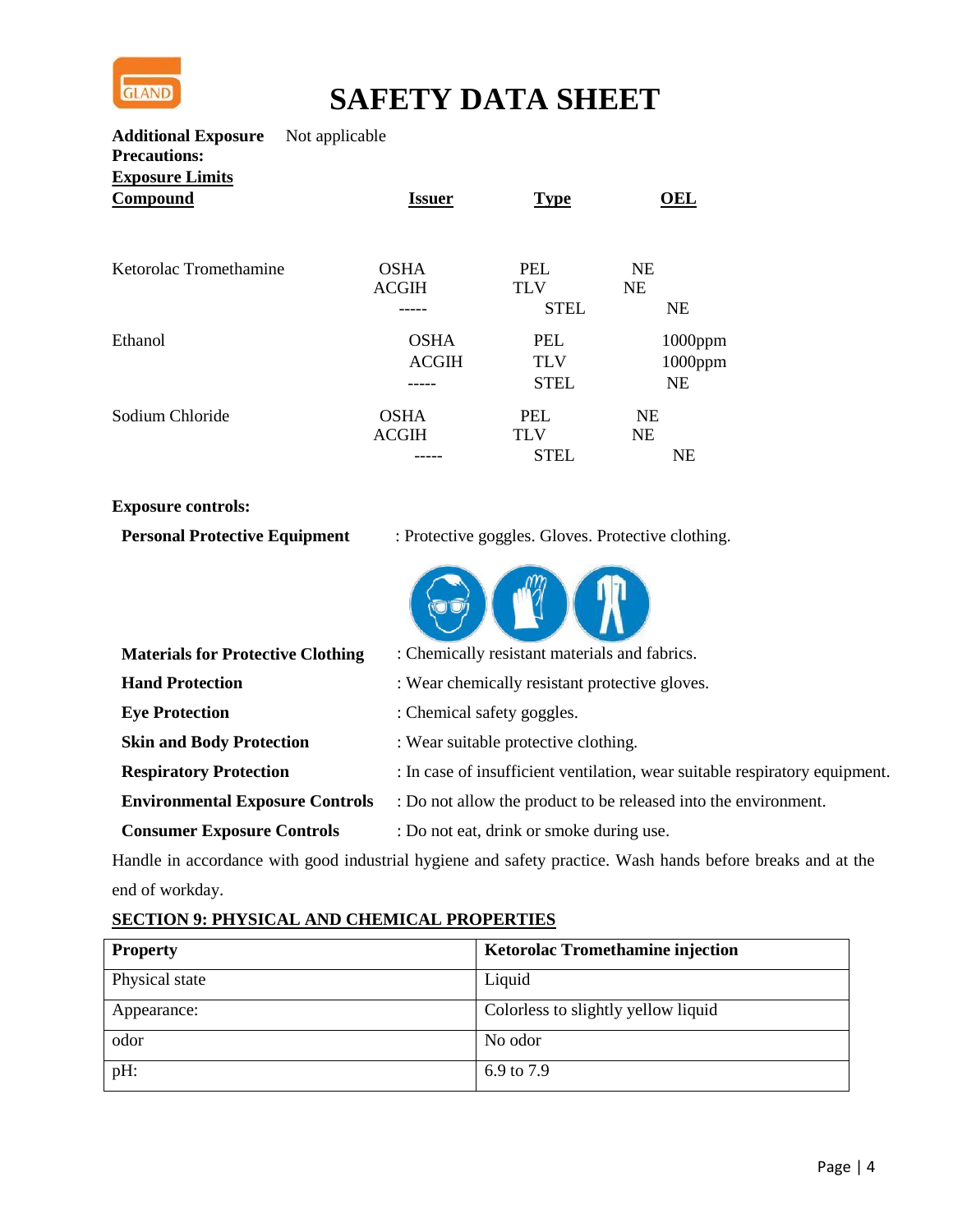

| Water Solubility:                    | Water, ethyl alcohol       |
|--------------------------------------|----------------------------|
| Molecular weight                     | 376.40                     |
| Specific Gravity $(g/ml)$ :          | Approximately to water 1.0 |
| Boiling Point $(^{\circ}C)$ :        | $91^{\circ}$ C             |
| Melting Point $(^{\circ}C)$ :        | No data available          |
| Flash Point $(^{\circ}C)$ :          | No data available          |
| Ignition Temperature $(^{\circ}C)$ : | No data available          |
| Density                              | No data available          |
| Evaporation rate                     | No data available          |

## **SECTION 10: STABILITY AND REACTIVITY**

| <b>Property</b>                    | <b>Ketorolac Tromethamine injection</b>                                                                              |
|------------------------------------|----------------------------------------------------------------------------------------------------------------------|
| Reactivity                         | Hazardous reactions will not occur normal conditions                                                                 |
| Chemical stability                 | Highly flammable liquid and vapor. May form flammable<br>or explosive vapor –air mixture.                            |
| Conditions to avoid:               | Extreme heat, any conditions that are incompatibility with<br>water, mixing this product with incompatible chemicals |
| Materials to avoid:                | Strong oxidizing agents                                                                                              |
| Hazardous decomposition products:  | Carbon oxides, toxic fumes                                                                                           |
| Possibility of Hazardous Reactions | Hazardous polymerization will not occur                                                                              |

## **SECTION 11: TOXICOLOGICAL INFORMATION**

| Signs & Symptoms of | Common adverse effects to excessive exposure include nausea, vomiting, |
|---------------------|------------------------------------------------------------------------|
| <b>Exposure:</b>    | gastrointestinal irritation, diarrhea, fatigue, insomnia, headache and |
|                     | dizziness.                                                             |
|                     |                                                                        |

## **Acute Toxicity:**

| <b>Component</b>       | <b>Type</b> | Route           | <b>Species</b> | <b>Dosage</b>       |
|------------------------|-------------|-----------------|----------------|---------------------|
| Ketorolac Tromethamine | $LD_{50}$   | Oral            | Rat            | $189 \text{ mg/kg}$ |
| Ketorolac Tromethamine | $LD_{50}$   | Oral            | Mouse          | $293 \text{ mg/kg}$ |
| Ketorolac Tromethamine | $LD_{50}$   | Intraperitoneal | Mouse          | $225 \text{ mg/kg}$ |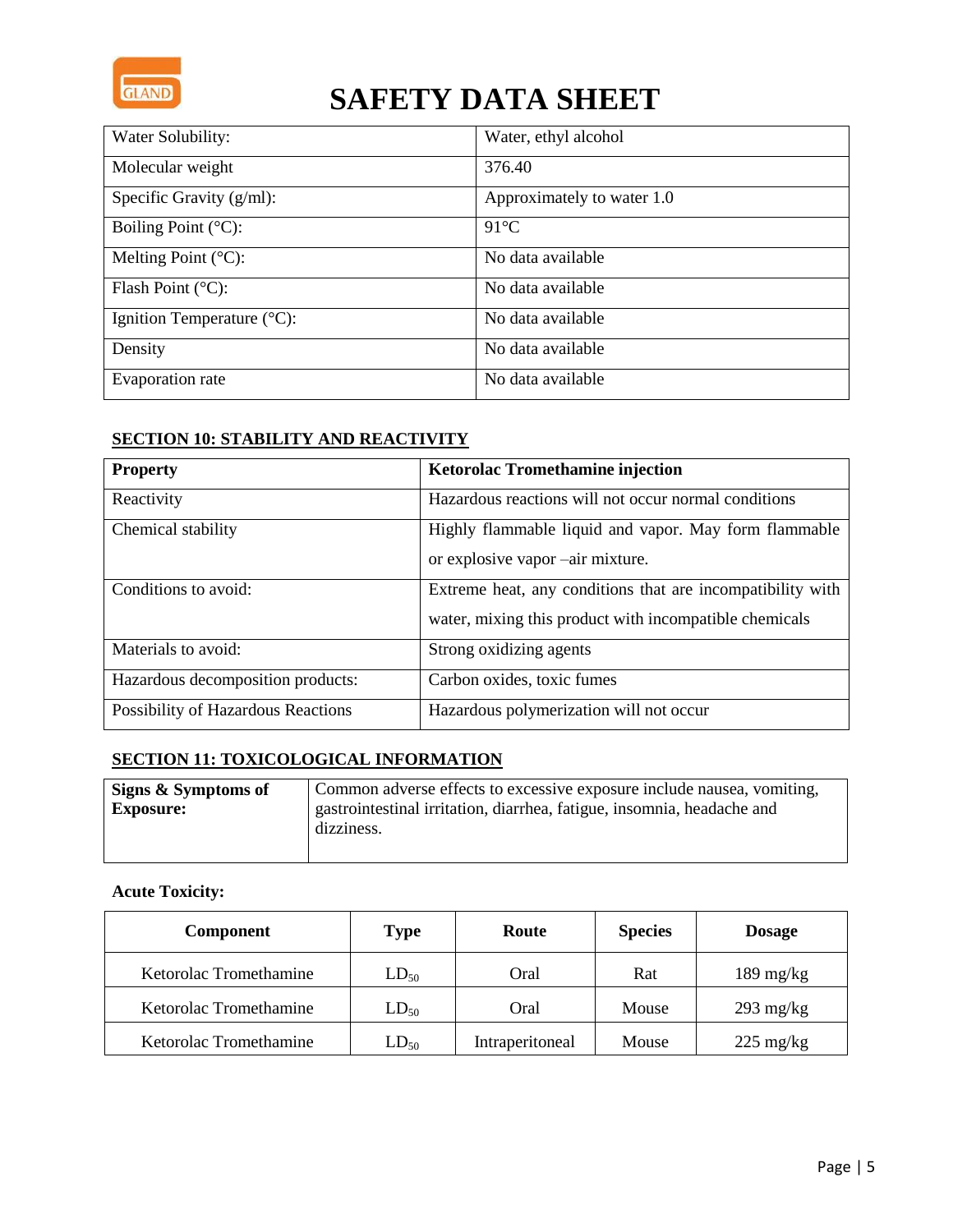

## **SECTION 12: ECOLOGICAL CONSIDERATIONS**

| <b>Aquatic Toxicity:</b>             | Not determined for product. Information for ingredients is listed                                                                    |
|--------------------------------------|--------------------------------------------------------------------------------------------------------------------------------------|
|                                      | below:                                                                                                                               |
|                                      | $*LC50(96h) = 1480$ mg/L in bluegill sunfish for ketorolac                                                                           |
|                                      | tromethamine                                                                                                                         |
|                                      | $LC50(24 \text{ hr}) = 12,900-15,300 \text{ mg/L}$ in rainbow trout                                                                  |
|                                      | LC50 $(24 \text{ hr}) = 11,200 \text{ mg/L}$ in fingerling trout                                                                     |
|                                      | $LC50(48-hr) = 9,268 - 14,221$ mg/L in Daphnia magna                                                                                 |
|                                      | $EC50 = 9310$ mg/L in Chlorella pyrenoidosa                                                                                          |
| <b>Persistence/Biodegradability:</b> | *Ketorolac tromethamine was not inherently biodegradable.                                                                            |
|                                      | Ethanol, an ingredient in this product, was reported to be degraded                                                                  |
|                                      | between 45% and 74% in five days in two aqueous biodegradation                                                                       |
|                                      | assays.                                                                                                                              |
| <b>Bioaccumulation:</b>              | Not determined for product. Because of its low octanol: water<br>partition coefficient, ethanol is not anticipated to bioaccumulate. |
| <b>Mobility in Soil:</b>             | Not determined.                                                                                                                      |

Notes:

1.LC50: Concentration in water that produces 50% mortality in fish or Daphnia

2.EC50: Concentration in water that produces 50% inhibition of growth in algae.

## **SECTION 13: DISPOSAL CONSIDERATIONS**

**Product:** Observe all federal, state, and local environmental regulations.

**Waste Disposal:** - DO NOT FLUSH unused medications or POUR them down a sink or drain. If available in your area, use take back programs run by household hazardous waste collection programs or community pharmacies to dispose of unused and expired medicines. If you don'thave access to a take back program, dispose of these medicines in the household trash by removing them from their original containers and mixing them with an undesirable substance, such as used coffee grounds or kitty litter.

### **SECTION 14: TRANSPORT INFORMATION**

| <b>DOT STATUS:</b>           | Not regulated |
|------------------------------|---------------|
| <b>Proper Shipping Name:</b> | NΑ            |
| <b>Hazard class:</b>         | NA.           |
| Un number:                   | NA            |
| Packing group:               | NA.           |
| <b>Reportable quantity:</b>  | NA            |
|                              |               |
| <b>ICAO/IATA STATUS</b>      | Not regulated |
| <b>Proper shipping name:</b> | NΑ            |
| <b>Hazard class:</b>         | NA            |
| Un number:                   | NΑ            |
| <b>Packing group:</b>        | NA.           |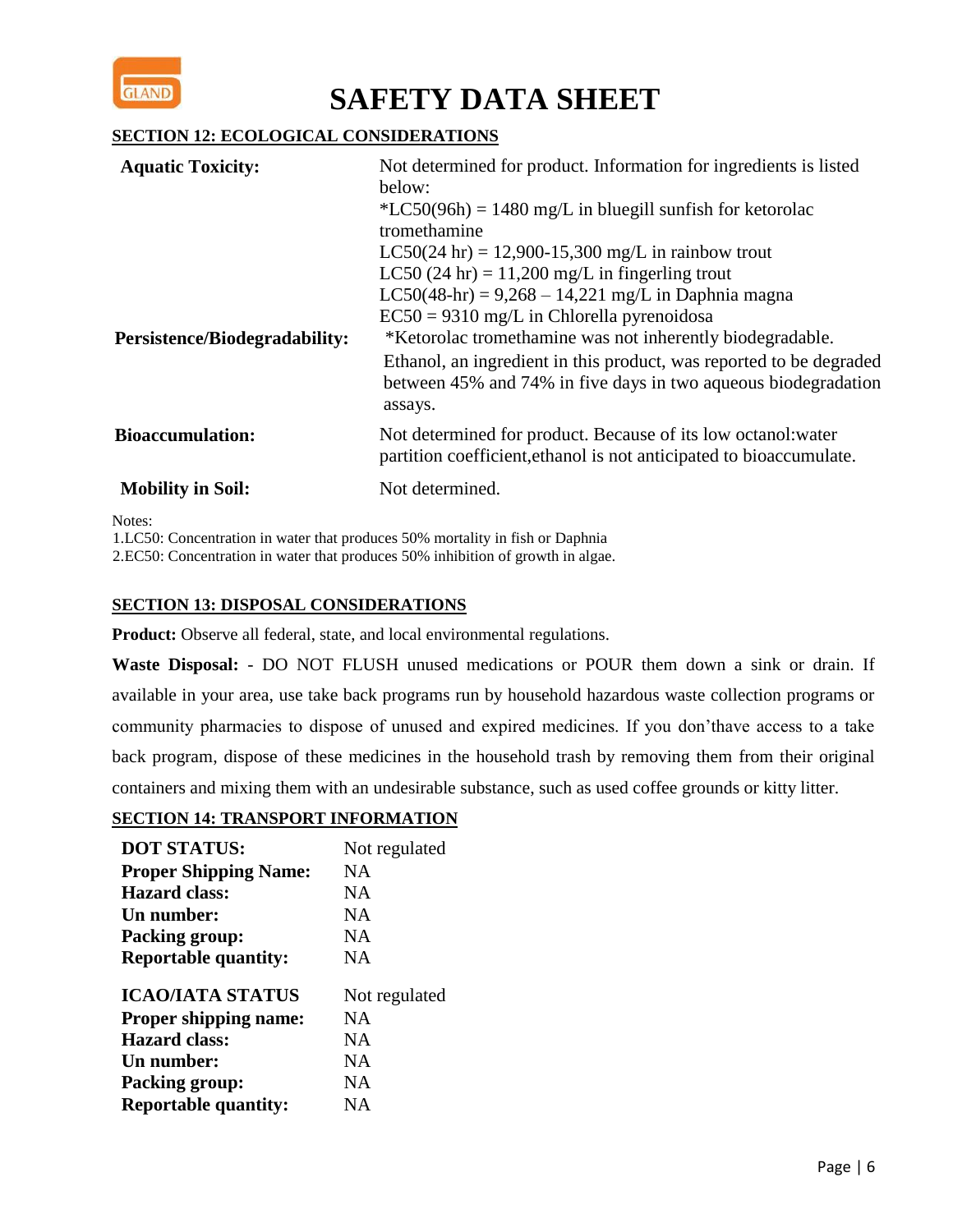

| <b>IMDG STATUS</b>           | Not regulated |
|------------------------------|---------------|
| <b>Proper shipping name:</b> | <b>NA</b>     |
| <b>Hazard class:</b>         | <b>NA</b>     |
| Un number:                   | <b>NA</b>     |
| <b>Packing group:</b>        | <b>NA</b>     |
| <b>Reportable quantity:</b>  | NA.           |

Notes: DOT - US Department of Transportation Regulations

## **SECTION 15: REGULATORY INFORMATION**

| <b>TSCA Status</b>     | Exempt.    |
|------------------------|------------|
| <b>CERCLA Status</b>   | Not listed |
| <b>SARA 302 Status</b> | Not listed |
| <b>SARA 313 Status</b> | Not listed |
| <b>RCRA Status</b>     | Not listed |
| PROP 65 (Calif.)       | Not listed |

Notes: TSCA, Toxic Substance Control Act; CERCLA, US EPA law, Comprehensive Environmental Response, Compensation, and Liability Act; SARA, Superfund Amendments and Reauthorization Act; RCRA, US EPA, Resource Conservation and Recovery Act; Prop 65, California Proposition 65

| <b>U.S. OSHA Classification</b> Possible Irritant |                    |
|---------------------------------------------------|--------------------|
|                                                   | Target Organ Toxin |
|                                                   | Combustible Liquid |

### **SECTION 16: OTHER INFORMATION**

As of the date of issuance, we are providing available information relevant to the handling of this material in the workplace. All information contained herein is offered with the good faith belief that it is accurate. THIS SAFETY DATA SHEET SHALL NOT BE DEEMED TO CREATE ANY WARRANTY OF ANY KIND (INCLUDING WARRANTY OF MERCHANTABILITY OR FITNESS FOR A PARTICULAR PURPOSE). In the event of an adverse incident associated with this material, this safety data sheet is not intended to be a substitute for consultation with appropriately trained personnel. Nor is this safety data sheet intended to be a substitute for product literature which may accompany the finished product.

**Glossary:** This glossary contains definitions of general terms used in SDSs. Not all of these Glossary

Terms will apply to this SDS.

| AIHA       | American Industrial Hygiene Association          |
|------------|--------------------------------------------------|
| CAS Number | <b>Chemical Abstract Service Registry Number</b> |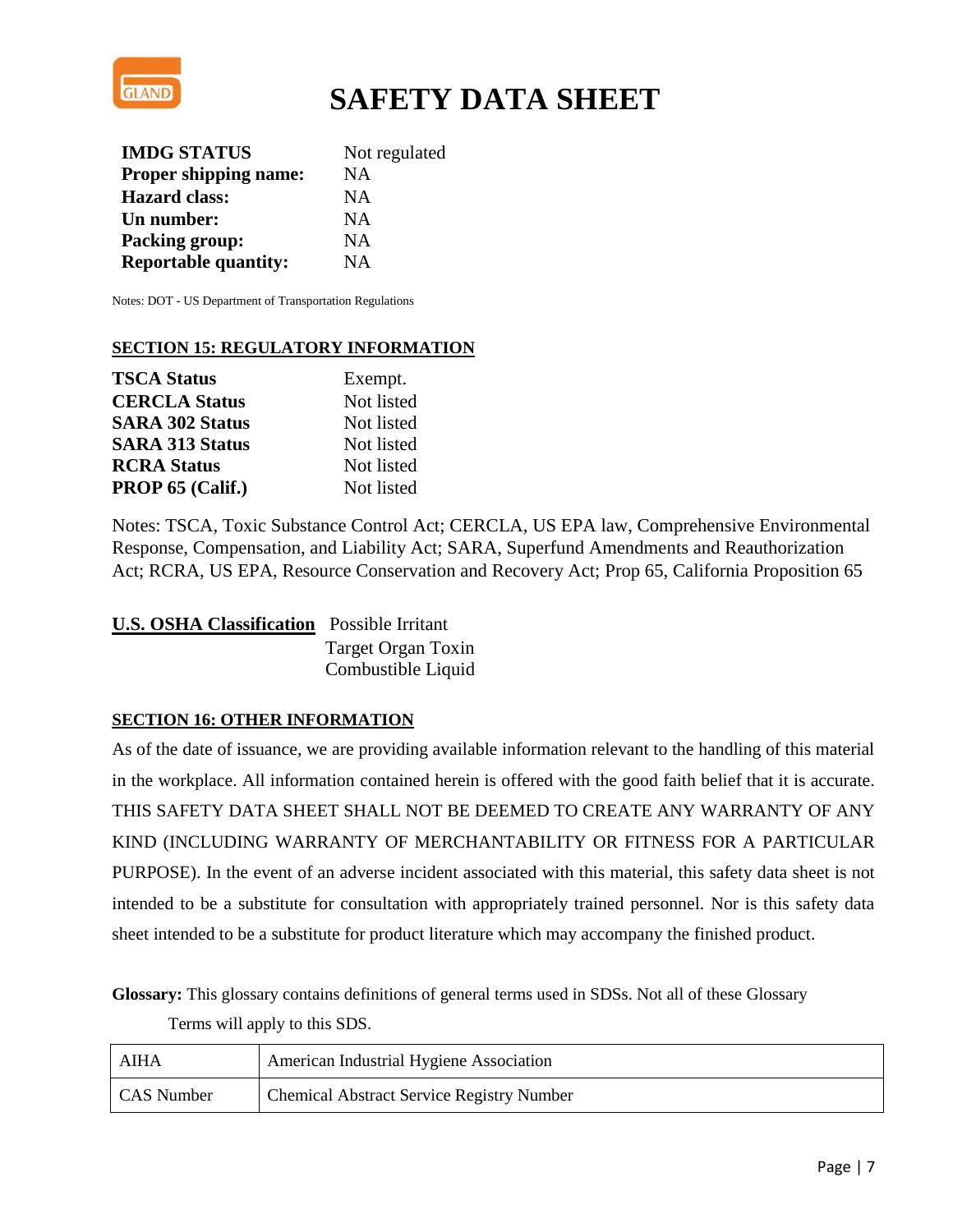

| <b>CERCLA</b>    | Comprehensive Environmental Response Compensation and Liability Act (of 1980)     |
|------------------|-----------------------------------------------------------------------------------|
| <b>CHAN</b>      | <b>Chemical Hazard Alert Notice</b>                                               |
| <b>CHEMTREC</b>  | <b>Chemical Transportation Emergency Center</b>                                   |
| <b>DOT</b>       | Department of Transportation                                                      |
| <b>EPA</b>       | <b>Environmental Protection Agency</b>                                            |
| <b>HEPA</b>      | High Efficiency Particulate Air (Filter)                                          |
| <b>IARC</b>      | International Agency for Research on Cancer                                       |
| <b>ICAO/IATA</b> | International Civil Aviation Organization/International Air Transport Association |
| <b>IMO</b>       | <b>International Maritime Organization</b>                                        |
| <b>KOW</b>       | <b>Octanol/Water Partition Coefficient</b>                                        |
| <b>LEL</b>       | Lower Explosive Limit                                                             |
| <b>MSDS</b>      | Material Safety Data Sheet                                                        |
| <b>MSHA</b>      | Mine Safety and Health Administration                                             |
| <b>NA</b>        | Not Applicable,                                                                   |
| <b>NE</b>        | Not Established                                                                   |
| <b>NADA</b>      | New Animal Drug Application                                                       |
| <b>NAIF</b>      | No Applicable Information Found                                                   |
| <b>NCI</b>       | <b>National Cancer Institute</b>                                                  |
| <b>NIOSH</b>     | National Institute for Occupational Safety and Health                             |
| <b>NOS</b>       | Not Otherwise Specified                                                           |
| <b>NTP</b>       | <b>National Toxicology Program</b>                                                |
| <b>OSHA</b>      | Occupational Safety and Health Administration                                     |
| <b>OEL</b>       | Occupational Exposure Limit                                                       |
| PEL              | Permissible Exposure Limit (OSHA)                                                 |
| <b>IOEL</b>      | International Occupational Exposure Limit                                         |
| <b>RCRA</b>      | Resource Conservation and Recovery Act                                            |
| <b>RQ</b>        | <b>Reportable Quantity</b>                                                        |
| <b>RTECS</b>     | Registry of Toxic Effects of Chemical Substances                                  |